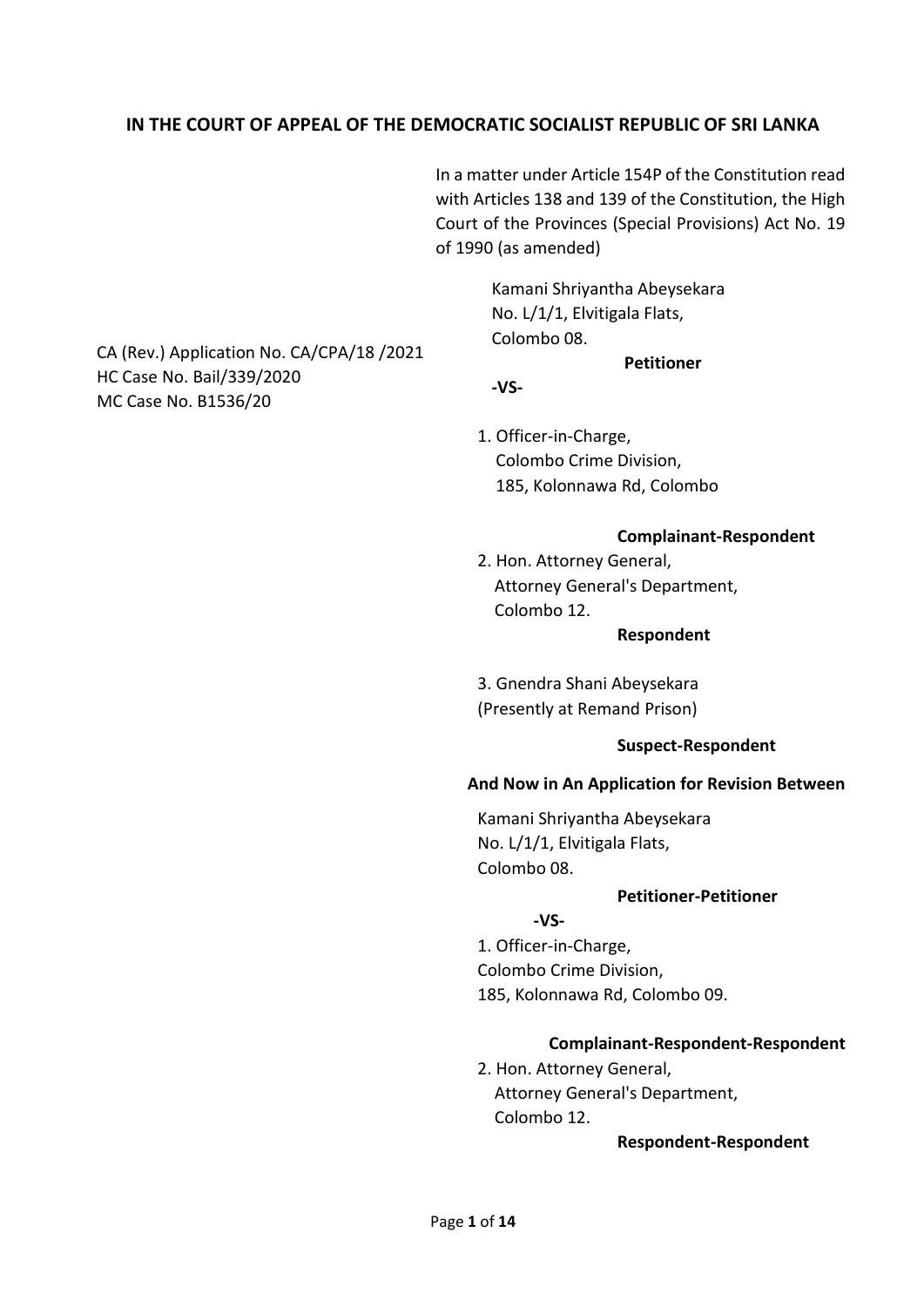# 3. Gnendra Shani Abeysekara (Presently at Remand Prison)

# **Suspect-Respondent-Respondent**

| <b>Before:</b> | N. Bandula Karunarathna J.                                                                                                                     |
|----------------|------------------------------------------------------------------------------------------------------------------------------------------------|
|                | &                                                                                                                                              |
|                | R. Gurusinghe J.                                                                                                                               |
| Counsel:       | Viran Corea and Ms. Thilini Vidanagamage, Arnold Priyanthan,<br>instructed by Mrs. Gowri Sangary Thavarasha for the Petitioner -<br>Petitioner |
|                | Rohantha Abeysuriya PC, ASG for the Respondent- Respondent.                                                                                    |
| Argued on:     | 15.06.2021                                                                                                                                     |
|                |                                                                                                                                                |

**Decided on: 16/06/2021**

# **N. Bandula Karunarathna J.**

This is an application for Revision against the order of the Learned High Court Judge, Gampaha dated 09.12.2020. The Petitioner - Petitioner (herein after referred to as the Petitioner) is the wife of the suspect-Respondent (herein after referred to as the suspect), namely Shani Abeysekara, a Senior Superintendent of Police attached to the Sri Lanka Police, who is currently interdicted from the service with effect from 07.01.2020.

It is evident that the suspect Shani Abeysekara has joined the Sri Lanka Police on 10.02.1986 as a Sub-Inspector of Police. During his 34 years tenure in the Police Service, he has served in many capacities at the VIP Security Division of Police Special Task Force, President's Security Division, prior to his posting to the Criminal Investigation Department (CID), upon a special request made by then Deputy Inspector General of Police. Then, he was appointed as the Director of the CID and later transferred on 21.11.2019 as the Personal Assistant to the Deputy Inspector General of Police in Galle range, after the 2019 Presidential election.

The Petitioner states that on 07.01.2020, he was interdicted from the Police Service. During his career of over 34 years, the suspect Shani Abeysekara was actively involved in the investigation of a number of high-profile cases including, the attempted murder of former President Chandrika Bandaranaike Kumaratunga in 1999; the LTTE Attack on the Katunayake International Airport in 2001; the murder of Yvonne Johnson at Royal Park Condominium in 2005; the kidnapping and disappearance of 11 youths by Naval Intelligence personnel in 2008 - 2009; the double murder case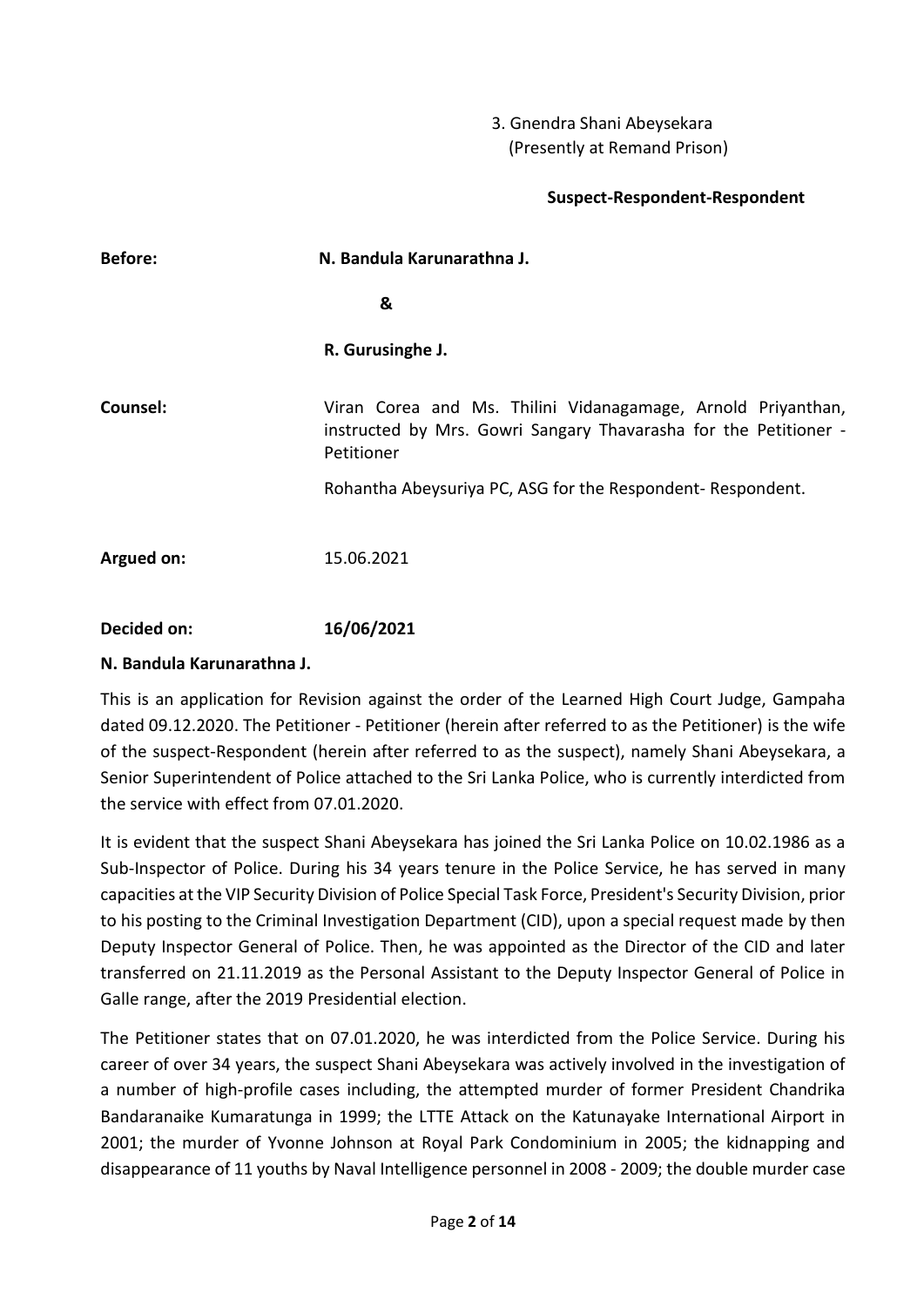in Angulana in 2009; and the kidnapping and disappearance of the Journalist Prageeth Eknaligoda in 2010. Furthermore, the suspect was awarded a certificate of commendation by the Secretary-General of the International Police Organisation (INTERPOL), greatly appreciating his remarkable professionalism and excellent support to the INTERPOL Response Team in relation to the global response to the Easter Sunday attacks in Sri Lanka. It is important to note that the suspect has been a key prosecution witness in over 100 trials including over 20 murder trials that led to convictions.

The Petitioner states that on or about 31.07.2020, the Suspect was arrested from his residence on purported allegations that the Suspect has falsely introduced certain weapons that fall within the provisions of the Offensive Weapons Act, Firearms Ordinance and the Explosives Act and fabricated false evidence to frame a false case against and arrest a former Deputy Inspector General of Police, namely Vass Gunawardena, pursuant to Magistrate Court Case No. B/1536/20 that had been filed on or about 09.07.2020. On arrest, the Suspect was produced to the Learned Magistrate of Gampaha at his residence in case B/1536/ 20. After the submissions made by both parties to consider bail the Learned Magistrate fixed the case for Order on 07.08.2020. Upon the said Order, the suspect was remanded and his application for bail was dismissed, citing lack of jurisdiction.

The Petitioner thereafter instituted Bail Application No. 339/20 on behalf of the suspect, in the High Court of Gampaha. This Application for Revision is preferred from the Order of the Learned High Court Judge of Gampaha dated 09.12.2020, whereby the Application for Bail was rejected.

The Petitioner named as the 1<sup>st</sup> Complainant-Respondent-Respondent, the Officer in Charge of Unit 01 of the Colombo Crimes Division and as the 02<sup>nd</sup> Respondent-Respondent, the Hon. Attorney General.

The Petitioner states that the suspect is entitled to be released on bail inter alia on the following grounds:

- (a) The Complainant's failure to establish prima facie to the reasonable satisfaction of the court that there was material in support of any of the allegations;
- (b) There are no reasonable grounds for believing that the suspect is likely to have committed the offence alleged against him;
- (c) The suspect has been arrested without following the due process and procedure;
- (d) The unsubstantiated allegations are ill-founded and based on purported positions taken up by witnesses who are bereft of any reasonable credibility;
- (e) Given the circumstances of the arrest, there are doubts as to the genuineness of the prosecution and such has been done for a collateral purpose;
- (f) The physical condition of the suspect requires him to have specialised medical attention;
- (g) There is a prolonged delay in disposal of the proceedings for no fault of the suspect;
- (h) Blatant infringement of rights guaranteed to the suspect under the Constitution.

The 01<sup>st</sup> Complainant-Respondent filed objections dated 23.10.2020, objection to the Application for Bail on the grounds of sections  $14(1)(a)(i)$  and  $14(1)(a)(ii)$  of the Bail Act, No. 30 of 1997.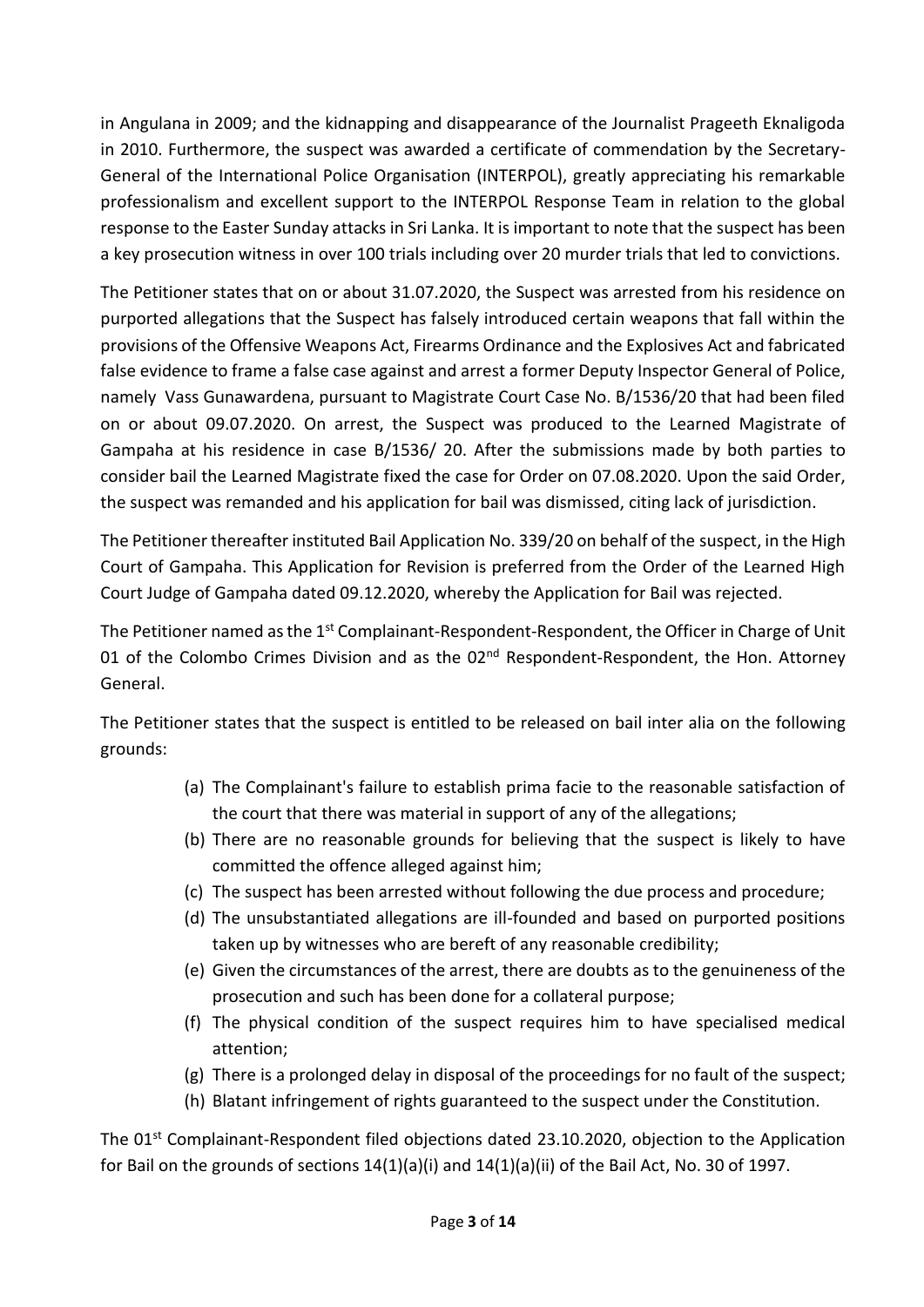# Sections  $14(1)(a)$  (i) and  $14(1)(a)(ii)$  state that;

"14 (1) Notwithstanding anything to the contrary in the preceding provisions of this Act, whenever a person suspected or accused of being concerned in committing or having committed a bailable or non-bailable offence, appears, is brought before or surrenders to the court having jurisdiction, the court may refuse to release such person on bail or upon application being made in that behalf by a police officer, and after issuing notice on the person concerned and hearing him personally or through his attorney-at-law, cancel a subsisting order releasing such person on bail if the court has reason to believe :

- (a) that such person would,
	- (i) not appear to stand his inquiry or trial;
	- (ii) interfere with the witnesses or the evidence against him or otherwise obstruct the course of justice.

The Petitioner says that the purported allegation against the suspect is based on the statement of Police Inspector Wilwalaarachchi and the instance of Naligamage Dilip Asanga Naligama. (hereinafter referred to as Naligama) Thus, the suspect has been arrested on the purported suspicion that the weaponry which was found on 11.03.2014 at a shed in the land at 107/01, Raniswala, Kalagedihena, which belongs to the said Naligama were allegedly weapons that were found at a different place by the suspect and others. They fabricated evidence to create a false case. The weaponry comprised 6 numbers of T-56 firearms, 1 number of 38 revolver, 2 pistols, 11 blank cases of 9mm bullets, 10 blanks cases of 9 x 19 mm bullets, 303 cases of 8.5 bullets, 215 cases of 7.62 bullets, 4 bullets of 38 S.P.L., 04 12 Bore shotguns 3 air-rifles, 1 Repeater shotgun, 2 numbers of T-56 Ammo, 3 cases of R.P.G. shells, green colour 5.58 kg Claymore Bomb with the charger and 1 hand grenade.

The Petitioner states that the following details were transpired from the Objections of the 01<sup>st</sup> Complainant-Respondent:

- (a) The CID has conducted investigations on the abduction and murder of Mohammed Siyam on 22.05.2013 under Colombo Chief Magistrate Court Case No. B/3279/05/2013.
- (b) Police Constable Dias and Police Constable Rampati Devayalage Sameera Susantha, who had been working at the house and the office of the Former Deputy Inspector General, Vass Gunawardena, have voluntarily come to the CID on 11<sup>th</sup> & 18<sup>th</sup> November 2013 and given evidence before the Learned Magistrate that on 04.06.2013, the said IP Wilwalaarchchi has taken some weaponry in a Cab which were used in the murder of Siyam.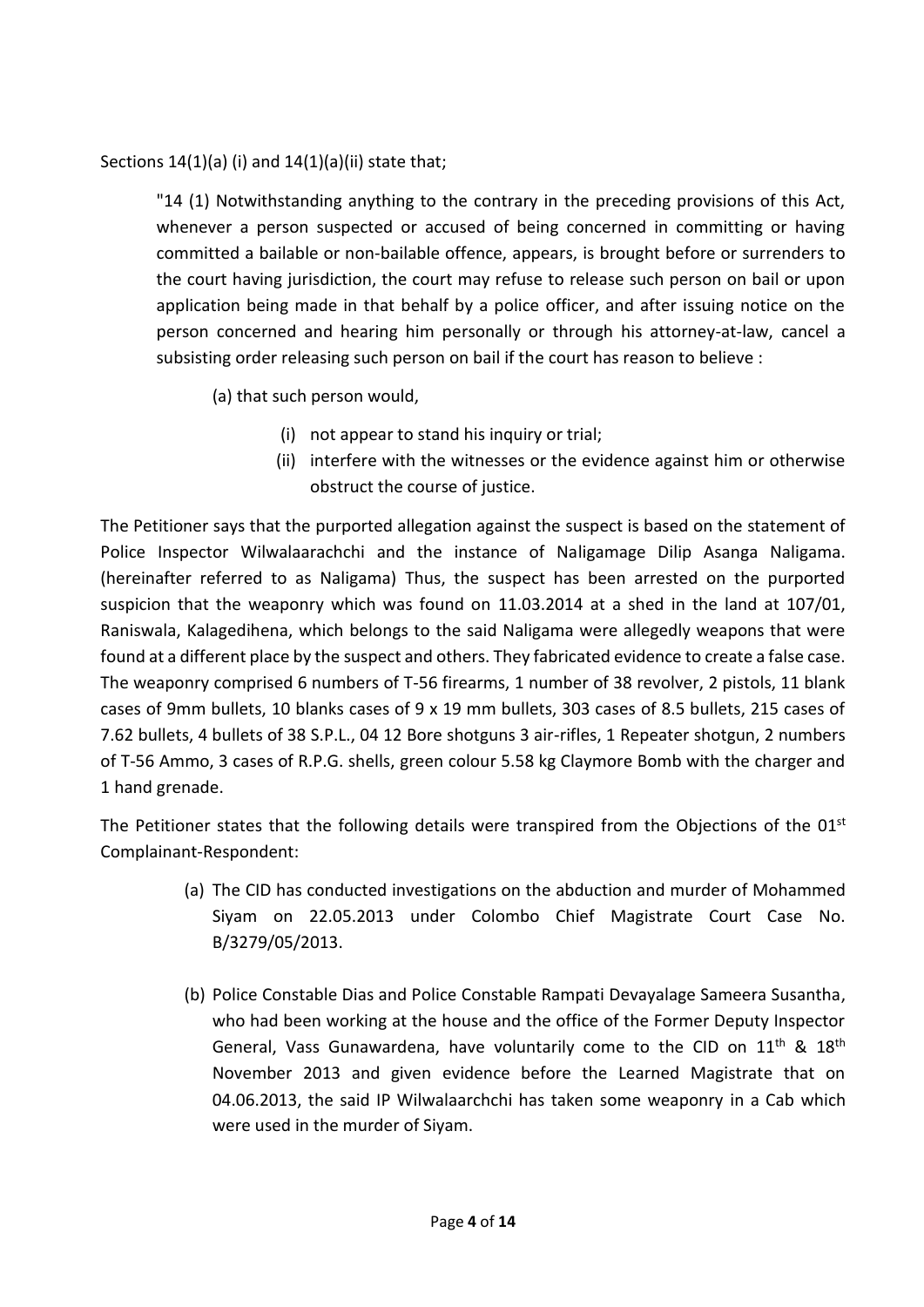- (c) According to these statements of Police Constable Dias and Police Constable Rampati Devayalage Sameera Susantha and the said IP Wilwalaarchchi, the suspect in this case and the other investigating officers have found the aforesaid weaponry at a shed in the land at 107/01, Raniswala, Kalagedihena, which belongs to said Naligama.
- (d) Under Detention Order No. DML/PTA/24/ 2014, the said IP Wilwalaarachchi had been detained from 03.03.2014.
- (e) The CID has produced the extracts of the said weaponry to the 02<sup>nd</sup> Respondent, Attorney General on 27.05.2014 under File bearing No. OW/216/2014. Thereafter, the Attorney General has opened an advice File bearing No. C/155/2014/CM. Such weaponry has been thereinafter sent to the Government Analyst.
- (f) The said IP Wilwalaarchchi had been detained for about three (03) months from 03.03.2014 and was discharged on 30.05.2014 upon the advice of the Attorney General.
- (g) Thereupon on 04.03.2014, Magistrate Court has ordered the CID to arrest and produce the said Police Constable Dias, Police Constable Sameera Susantha, Asanga Naligama and Chiranthi Sanjeewani in courts.
- (h) There was a Revision Case in the High Court bearing reference HC MCA 17/16 pertaining to the said Order dated 04.03.2015, which has been subsequently dismissed on 30.06.2017 after preliminary objections were raised.
- (i) Consequently, on 09.12.2019, the Attorney General has advised the CID under the said CID file C/155/14/CM to arrest Police Constable Dias, Police Constable Sameera Susantha, Asanga Naligama and Chiranthi Sanjeewani. By this time, the suspect in the present case had been transferred out of the CID, to DIG office in Galle.
- (j) Thereafter, on 03.06.2020, the Attorney General has further advised under the said CID file C/155/14/CM on 03.06.2020 to release Police Constable Sameera Susantha and the said Constable Dias and thus they were released on 03.06.2020, and further advised on 11.06.2020 to release Asanga Naligama and Chiranthi Sanjeewani and they have been released on  $15<sup>th</sup>$  &  $12<sup>th</sup>$  June 2020, respectively.
- (k) After producing of Asanga Naligama and Chiranthi Sanjeewani on 09.06.2020 to the CID through their lawyer, statements have been recorded from them. In the said statements, Asanga Naligama and Chiranthi Sanjeewani have made allegations against the suspect, Shani Abeysekara and other investigating officers, including IP Wilwalaarachchi who discovered the cached weapons from the said Naligama's land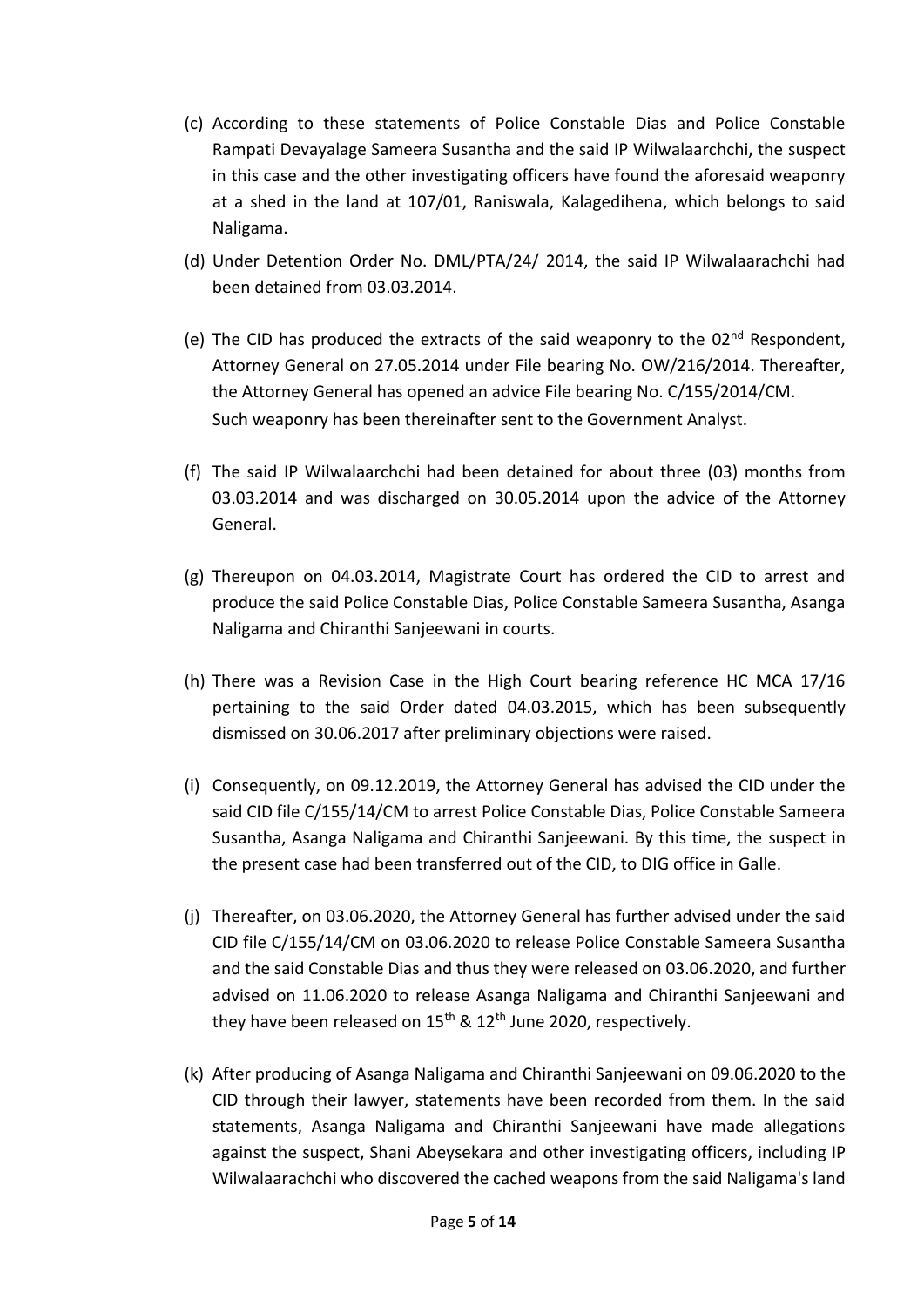for fabricating evidence by placing the weaponry on the said land and taking pictures of the said weaponry.

- (l) The said Asanga Naligama had also referred to a telephone conversation between him and said IP Wilwalaarchchi, which is claimed to be contained in a DVD.
- (m)Upon the said statements being made, the suspect Shani Abeysekara was arrested on 31.07.2020.

The Petitioner states that it also transpired from the said Objections that investigations have been carried out from 29.07.2020 and statements have been recorded from 09 witnesses. The case has been instituted against the suspect solely upon the statements of five (05) witnesses, namely: Naligamage Dilip Asanga Naligama of No. 96/ 05, Pukwatta Road, Attanagalla; Arachchige Chiranthi Sanjeewani of No. 96/ 05, Pukwatta Road, Attanagalla; Rathanayake Mudiyanselage Irosh Chaminda Wilwalaarachchi of Wathsala, Jaya Sevana, Kelin Weediya, Mahawa; and Samaratunga Appuhamilage Don Samarapala Dias Samaratunga of Millagolla, Kumbukgate, Kurunegala, and Ranpati Devayalage Sameera Susantha of Mayakadawara, Magulagama, Hettipola.

The Petitioner further states that the revision application bearing reference HC MCA 17/16 pertaining to the said Order dated 04.03.2015, which has been subsequently dismissed on 30.06.2017 after preliminary objections were raised, was filed by the Attorney General and an interim order was given therein staying the Learned Magistrate's directive to arrest the said four (04) persons. In the circumstances, the petitioner argues that the suspect Shani Abeysekara cannot be found fault with for not having arrested them. When the advice was received in the advice file OW/ 216/ 2014 bearing AG's Department Reference No. C/155/ 2014/ CM on or around 09.12.2020, all four suspects including the Petitioner's husband, had ceased to be attached to the CID, due to their transfers to different divisions. The suspect Nishantha Silva left the country several months before the complaint was made and these investigations even initiated. There were no travel restrictions in place where the said Nishantha Silva was concerned, when he is said to have left the country.

The petitioner further says that the statements given by the said five (05) witnesses in 2020 are completely inconsistent with the statements given by them in 2014. The statement given by Dias in 2020, was not the same as the one given in 2014. Further, he has mentioned that he was kidnapped by the CID when he was in Sanjeewani Wickramasinghe's house. She was a close associate of Sarathchandra who is also convicted along with the said Vass Gunawardena for the murder of Siyam. In 2020, Sameera Susantha has mentioned that his statement in 2014 was given out of fear of the CID but at the end, by making a special request from the courts, he has mentioned that he put the weapons into the car when Vaas Gunawardena ordered him to do so. It was revealed that weapons from Thanthirimale & Wilachchiya Police Stations were issued directly to Vass Gunawardena and the then OIC in Thanthirimale & OIC in Wilachchiya Police Stations was chargesheeted and disciplined for giving the guns to the said DIG Vass Gunawardena. The CID reported these facts in 2014 to both the Colombo MC under B/3250/3/14 and to the Attorney General. Thus,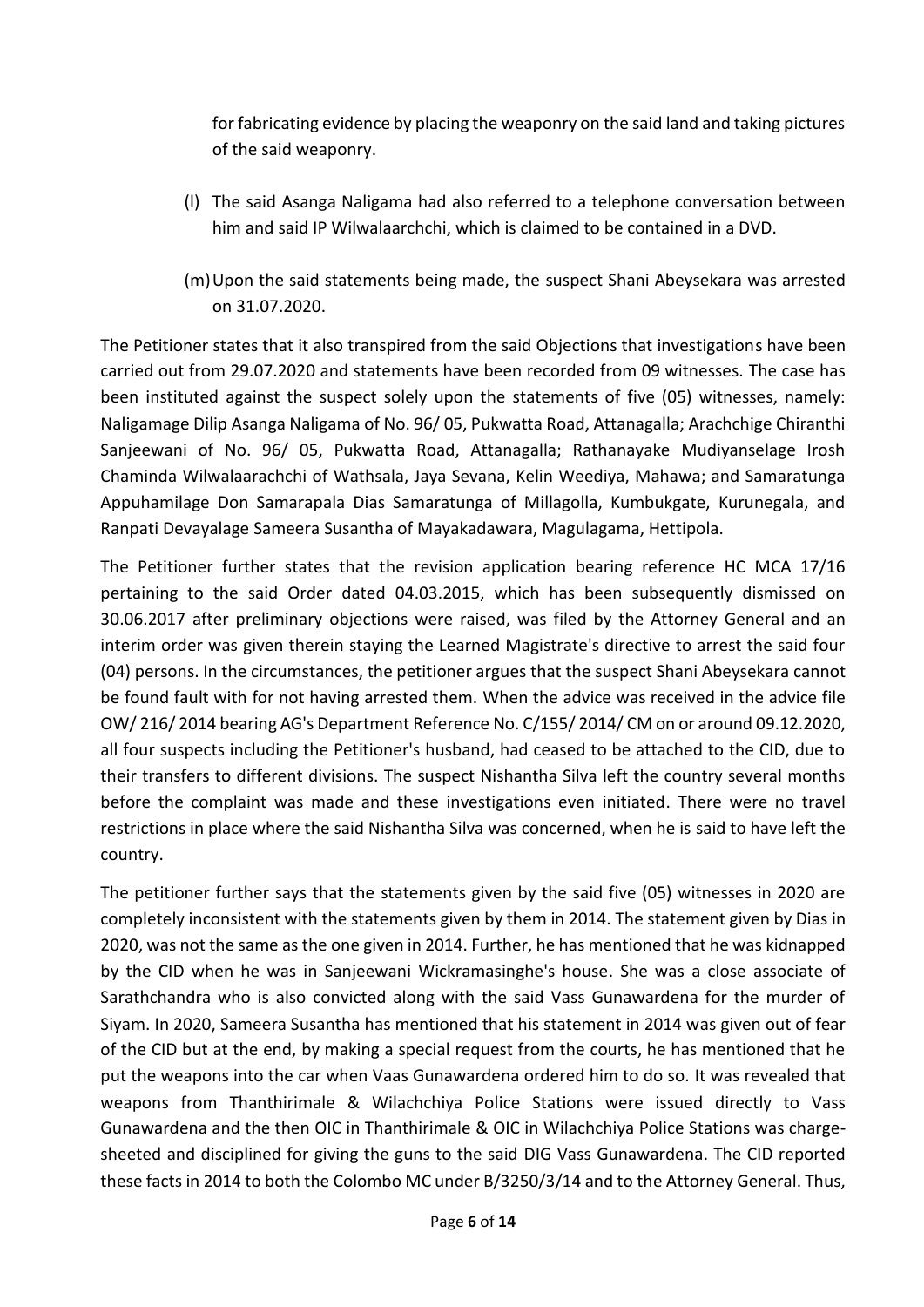both CCD and the AG's Department are aware that these weapons were in the said Vass Gunawardena's custody.

The Petitioner states that it is apparent that these are some of the very same weapons whose recovery by the suspect Shani Abeysekara is sought to be impugned by the Respondents, without any explanation as to how weapons proven to have been in Vass Gunawardena's custody, came into the custody of the suspects.

It was established that several of the weapons were traced to be in the custody of Vass Gunawardena. In addition to the evidence relating to the Thanthirimale & Wilachchiya incident, Vass Gunawardena himself, in his dock statement in case No.: H/C TAB 7193/14, testified that some of the cache of explosives & weapons that were found were those he had acquired during and after the war against the LTTE. However, Vass Gunawardena failed to substantiate the actions taken by him in relate to these weapon recoveries. The facts and circumstances relating to those weapons that it belonged to LTTE and that they were recovered from the said house were in fact mentioned in the judgement of the aforesaid case H/C TAB 7193/14.

The Petitioner states that the said Wilwalaarachchi is a friend of Asanga Naligama whose wife is Chiranthi Sanjeewani. Wilwalaarachchi, the said Dias and Susantha have been close associates of convicted murderer Former Deputy Inspector General Vass Gunawardena. It was transpired from the statement of the said Dias that one Sanjeewani Wickramasinghe has been a close associate of Sarathchandra who is also convicted along with Vass Gunawardena for the murder of Siyam. The incident is alleged to have happened on 11.03.2014 and it has only been reported on 24.06.2020.

The reasons by the Attorney General for objecting to bail, are as follows:

- (a) Further statements are to be recorded from witnesses with regard to the allegations against the suspect Shani Abeysekara pertaining to alleged fabrication of evidence involving the weaponry that was found upon the statement of Wilwalaarachchi and at the instance of Naligama.
- (b) Pertaining to the alleged incident relating to Sergeant 53572 Samaratunge Appuhamilage Don Samarapala Dias, who had been working at the Monaragala Police Station and who had gone to Galle for special duty with a T-56 weapon and who has been arrested at a house of a female resident of Kalagedihena, but had not been considered as a witness and instead taken a voluntary statement.
- (c) Further investigations are to be done upon recording the statement of the said resident named Kalagedihena Sanjeewani Wickramasinghe, at whose house the witness Sergeant 53572 Samaratunge Appuhamilage Don Samarapala Dias had been arrested.
- (d) Statements of suspect Hewa Dewage Nawaratne Premathilake are yet to be recorded and accordingly further investigations are to be conducted. In order to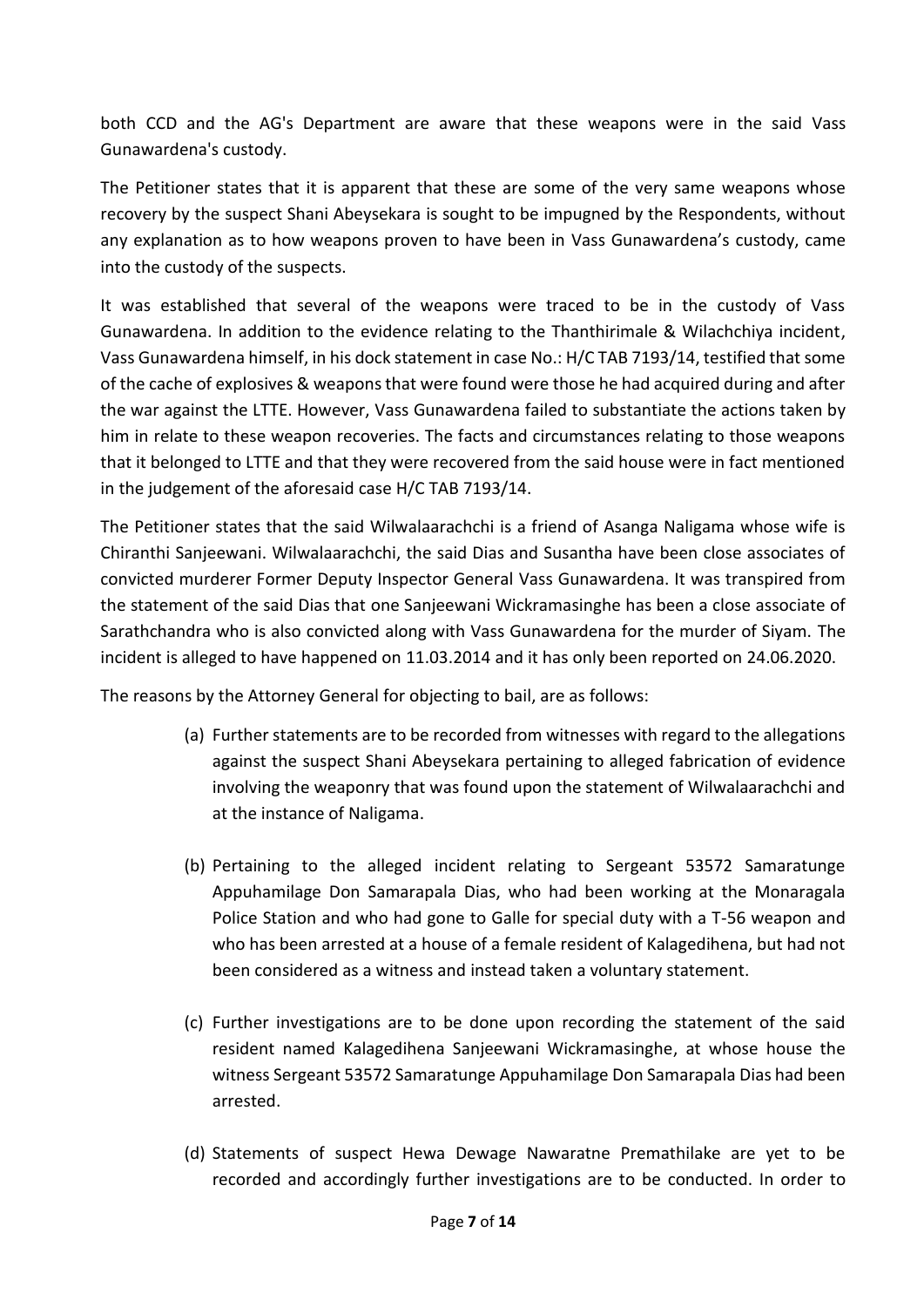record the statements from the suspect Premathilake, Mahara remand prison was visited but the suspect Shani Abeysekara and he has requested to refer the firearms investigation extracts of the Siyam Murder Case, prior to such statement being given. An Order was given to accommodate the said request on 29.10.2020 but this was not done due to the curfew imposed at the time in the area of Gampaha Magistrate Court. Therefore, another order is yet to be taken to get the statement.

- (e) Statements are to be recorded to discover how the suspect Shani Abeysekara obtained the possession of the two 12 Bore repeater shotguns bearing numbers 9912307/1878, and No. 9911318/1877 of the Thanthrimale Police Station and the 12 Bore shotguns bearing No. 9407088 of Serunuwara Police Station, and further investigations are to be carried out to discover how the suspect got hold of other weaponry (T-56, Pistols etc.) to fabricate evidence to create a false case.
- (f) A further statement is to be recorded from the Witness, Police Inspector Wilwalaarachchi. Furthermore, recordings relating to the telephone conversation between Wilwalaarachchi and Police Constable Dias are to be obtained from Wilwalaarachchi.
- (g) Further investigations are to be done in relation to telephone records, as it is with the Government Analyst Department
- (h) The suspect Shani Abeysekara and others cannot be considered as normal persons due to the reason that they possess investigative skills and have held senior positions in the Police Department. Therefore, they might possess the ability to interfere with the witnesses.
- (i) If the suspect Shani Abeysekara in the present case granted bail, it will hinder the investigations and there is a possibility of absconding or leaving the country like the other suspect Nishantha Silva.

It is important to note that the date of the alleged offence is 11.03.2014 and the complaint has been received to the CID only on 09.06.2020 and to the CCD on 24.06.2020. At the time of the arrest, the suspect Shani Abeysekara has not been in possession of any illegal weaponry and there is no substantial evidence to link the possession of the said weaponry to the suspect other than the statements given by the aforesaid witnesses. There are no instances of prior wrongful conduct or convictions against the suspect Shani Abeysekara whatsoever. There are no pending cases against the suspect. There is no evidence to reasonably suggest that the suspect would be absconded, not submit to the jurisdiction of court and legal process.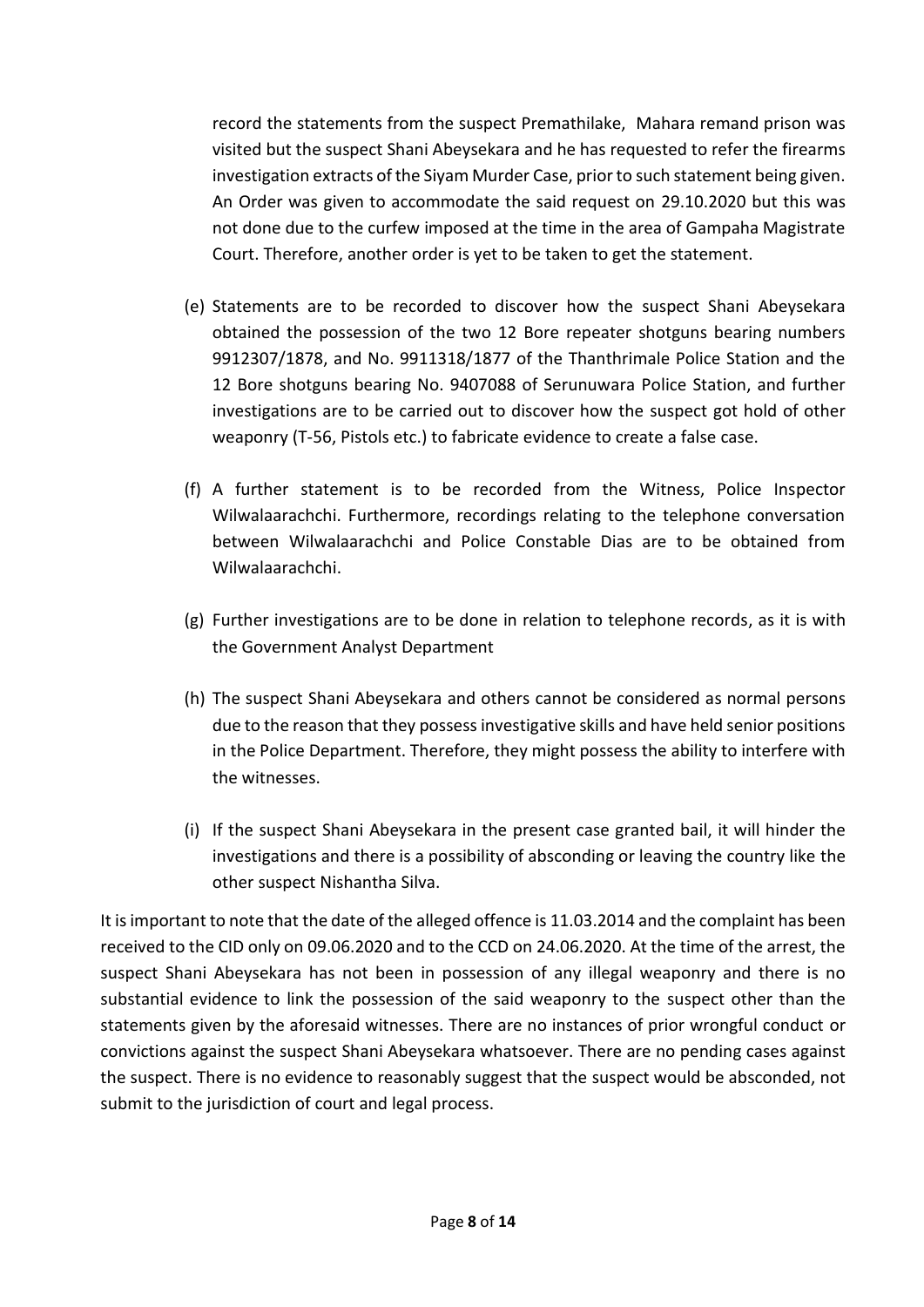Also I would like to indicate that there is no evidence before this Court to say that the suspect Shani Abeysekara would interfere with the witnesses or the evidence against him or otherwise obstruct the course of justice.

It is my view that on account of the unusual and extraordinary delay in lodging the first complaint despite every ability to do so demonstrates very strongly that the allegations against the suspect Shani Abeysekara are a result of falsification and embellishment and a creature of after-thought. On account of the said unusual and extraordinary delay, the complaint has not only lost the benefit of the advantage of spontaneity, but also smacks of the introduction of a fabricated, false version and an exaggerated account or concocted story involving a set of collaborators or conspirators, to unduly cause prejudice and harm to the suspect Shani Abeysekara, for collateral purposes. Not only that the said delay has not been satisfactorily or credibly explained. It is crystal clear that the statements given by the said witnesses in 2020 are contradictory to statements given by them in 2014.

Upon the statements of apparent backers and supporters or collaborators of the convicted Murderers, purported facts have been reported in B/1536/20 to the Learned Magistrate's Court of Gampaha against the suspect, in a blatant attempt to frame allegations through fabrication of false evidence pertaining to purported commission of offences under the Penal Code and for the purported possession of a cache of firearms, explosives and ammunition in a manner that constitutes offence under the Offensive Weapons and the Explosives Act. However, no credible evidence had been brought to the attention of the Court to substantiate this position or credibly establish a semblance of a prima facie case. The Case No. B/3250/03/2014 has been instituted on 27.02.2014 upon the arrest of said Wilwalaarachchi on 24.02.2014 and following the recovery of the cached weapons and ammunition from No. 107/01, Raniswala, Kalagedihena. Suspects had been arrested and released by the CID upon the advice of the Attorney General under the said Advice File No. OW/216/2014 and also bearing reference C/155/14/CM. The reasons for these decisions are not before this Court.

The Petitioner's contention was, after a lapse of 6 years, some witnesses who are said to be associates of said former Deputy Inspector General, Vass Gunawardena, may have made false allegations. Thereupon, the suspect Shani Abeysekara was arrested without any credible or reasonable evidence and produced before the Learned Magistrate of Gampaha, on the uncredulous allegation that the suspect Shani Abeysekara has committed offenses of "fabrication of false evidence'' under the Penal Code, and "offences related to possession of firearms and ammunition under the Offensive Weapons Act, Firearms Ordinance and the Explosives Act".

There is a long line of authorities that a Revision is discretionary remedy and to invoke such jurisdiction it is necessary to establish exceptional circumstances. Further, if there is an alternative remedy, the revisionary jurisdiction is not available. Even if there is an alternative remedy is available, if there are exceptional circumstances, the Revision is also available as a relief.

In the case of Buddhadasa Kaluarachchi v. Nilamani Wijewickrama 1990 (1) SLR 262 at page 267 onwards S.N.Silva J. (as he was then) considering the cases of Atukorale v. Samyanathan 41 NLR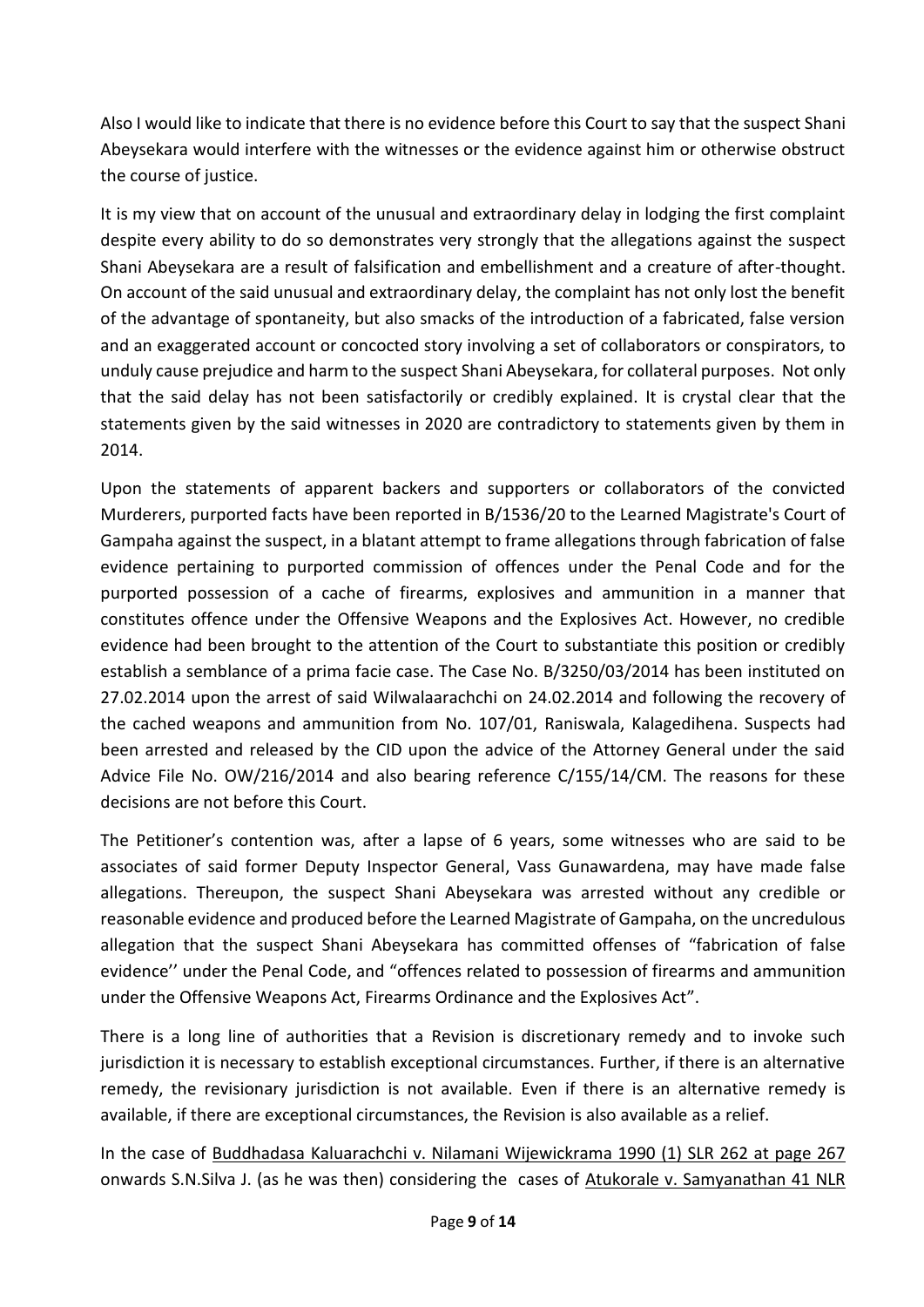165 and Rustom v. Hapangama & Co.(1978-79) 2 Sri LR 225 and Sumanathangam v Meeramohideen 60 NLR 394, it has been held that the Court of Appeal has the power to act in Revision, even though the procedure by way of Appeal is available, in appropriate cases.

Section 139 of the Constitution of the Democratic Socialist Republic of Sri Lanka states as follows:

" The Court of Appeal may in the exercise of its jurisdiction affirm, reverse, correct or modify any order, judgment, decree or sentence according to law, or it may give directions to such court of first instance, tribunal or other institutions or order a new trial or further hearing upon such terms as the Court of Appeal shall think fit.

(2) The Court of Appeal may further receive and admit new evidence additional to or supplementary of, the evidence already taken in the court of first instance touching the matters at issue in any original case, suit, prosecution or action as the justice of the case may require."

The section empowers the Court of Appeal with wide powers.

The power to grant bail is a discretionary power vested in judges and it is meant to be exercised liberally. The Supreme Court has consistently reiterated that "bail is the rule, jail is an exception". The primary purpose of bail is to ensure the accused person's compliance with investigation, and subsequent presence at the trial if they are released after arrest. The refusal to grant bail deprives individuals of liberty by confining them in jails without trial and conviction.

At present, the power to grant bail is exercised sparingly. Sometimes courts even routinely reject bail for minor offences. It is pertinent to note that a majority of those belong to marginalised communities. Without grant of bail by the lower courts, the accused persons are required to approach the High Court, Court of Appeal or the Supreme Court. Consequently, most accused persons remain incarcerated as undertrials for extended periods of time.

Section 14 of the Bail Act No. 30 of 1997 gives the reasons for which the Court may refuse bail. The first part of sub section (1) of that section reads;

"Notwithstanding anything to the contrary in the preceding provisions of this Act, whenever a person suspected or accused of being concerned in committing or having committed a bailable or non-bailable offence, appears, is brought before or surrenders to the court having jurisdiction, the court may refuse to release such person on bail or upon application being made in that behalf by a police officer, and after issuing notice on the person concerned and hearing him personally or through his attorney-at-law, cancel a subsisting order releasing such person on bail if the court has reason to believe: "(emphasis added)

This section applies to bailable or non bailable offences in the equal force and the grounds that the Court can refuse bail are also specified. The Court must have reasons to believe that those grounds exist. Those grounds are;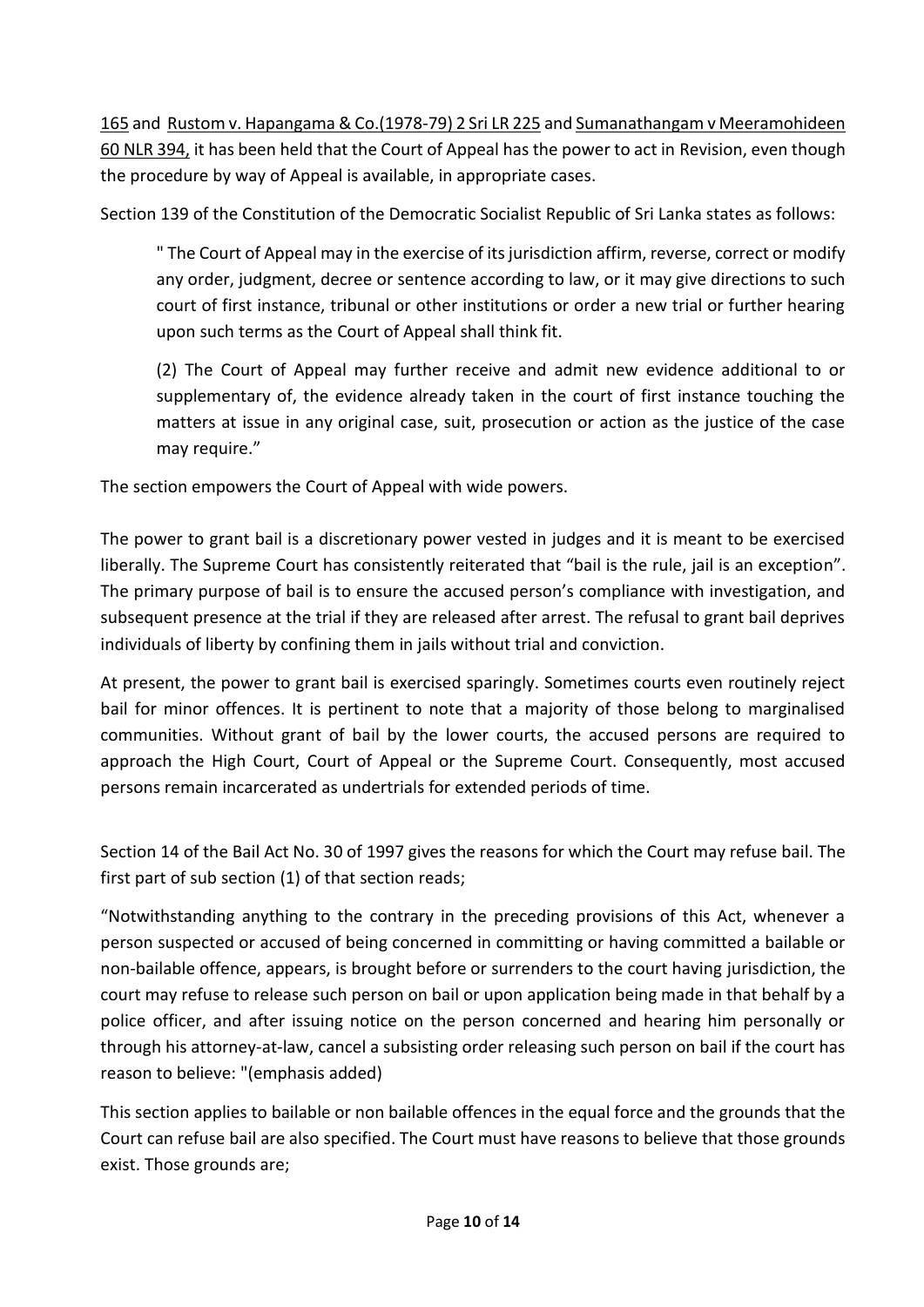- (a) that such person would
	- (i) not appear to stand his inquiry or trial;
	- (ii) interfere with the witnesses or the evidence against him or otherwise obstruct the course of justice; or
	- (iii) commit an offence while on bail; or
- (b) that the particular gravity of, and public reaction to, the alleged offence may give rise to public disquiet.

Section 2 of the Bail Act No. 30 of 1997 reads as follows;

"Subject to the exceptions as hereinafter provided for in this Act, the guiding principle in the implementation of the provisions of this Act shall be, that the grant of bail shall be regarded as the rule and the refusal to grant bail as the exception."

# It was decided in The Queen vs Liyanage and others 65 NLR 289 at 292

"Much stress was laid in the arguments of Counsel for the defendants on the presumption of innocence and the liberty which an individual is entitled to. This Court will never cease to safeguard the liberty of the subject. "The favour shown to freedom" will always influence Judges who approach questions affecting that liberty. But it is not to be thought that the grant of bail should be the rule and the refusal of bail should be the exception where serious non-bailable offences of this sort are concerned; bail is in such cases granted only in rare instances and for strong and special reasons, as for instance where the prosecution case is prima facie weak:"

This rule was changed by the Legislature with the enactment of the Bail Act No.30 of 1997. Admitting to bail was made the rule and the refusal was made the exception.

Under section 4 of the Act, a person suspected or accused of being concerned in committing, or having committed a bailable offence was made entitle to bail subject to the provisions of the Act. Section 5 provided that a person suspected or accused of being concerned in committing, or having committed a nonbailable offence may at any time be released on bail at the discretion of the court. By section 7, the Court was empowered to release on bail any person suspected or accused of, being concerned in committing or having committed, a non- bailable or bailable offence that appears, is brought before, or surrenders, to the court having jurisdiction. Therefore, it is very clear that the intention of the Legislature is to change the rule relating to bail.

It has been held in the case of Dachchaini Vs The Attorney-General 2005 (2) SLR 152 that;

The Bail Act, No. 30 of 1997 which came into operation on 28<sup>th</sup> November, 1997 is the applicable law. By the enactment of the Bail Act the policy in granting bail has undergone a major change. The rule is the grant of bail. The Rule upholds the values endorsed in human freedom. The exception is the refusal of bail and reasons should be given when refusing bail.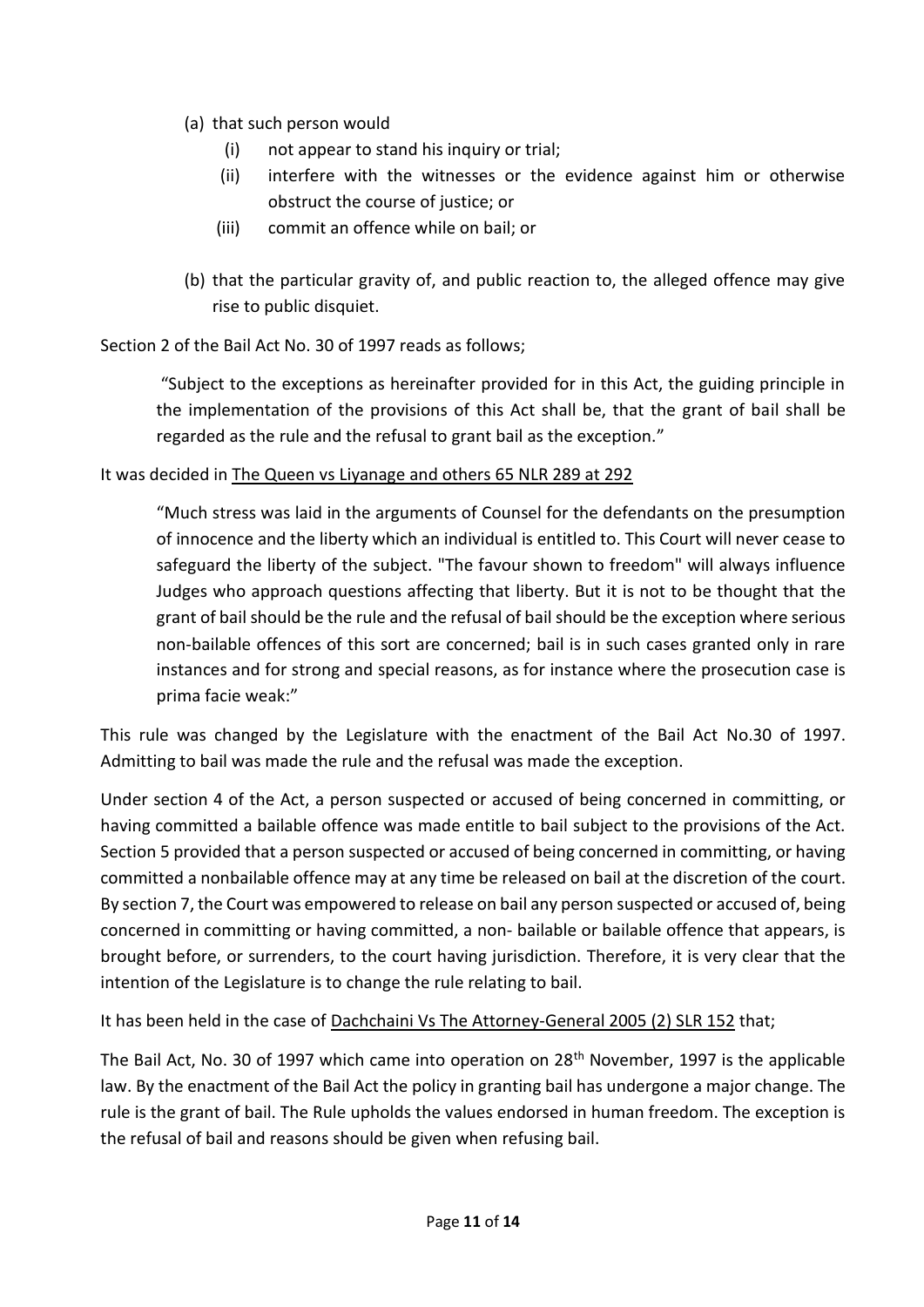Per Sriskandarajah J.

"By the enactment of the Bail Act there is a major change in the legislative policy and the Courts are bound to give effect to this policy. The High Court judge in the impugned Order has erred in not taking into consideration the policy change that has been brought in by the enactment and mechanically applied the principle that the accused have failed to show exceptional circumstances when this requirement is no more a principle governing bail pending appeal"

In the case of Anuruddha Ratwatte and others V. The Attorney General 2003 (2) SLR 39 at 48,49 it has been held that;

It is seen that Section 14(1) would apply notwithstanding anything to the contrary in the other provisions of the Act, in respect of persons suspected or accused of being concerned in or having committed a bailable or non-bailable offence. It covers two situations

- (i) when such person appears or is brought before or surrenders to, the court having jurisdiction;
- (ii) when an application is made to cancel a subsisting order releasing such person on bail.

In both situations the court may refuse to release the suspect or accused on bail or cancel a subsisting order of bail only if the court has reason to believe that such person would act in the manner specified in paragraph (a), (i) to (iii) referred to above or the court has reason to believe that the gravity and public reaction to the offence may give rise to public disquiet.

The learned Additional Solicitor General submitted that until the investigations are completed the suspect should not be released on Bail. Due to the Covid 19 pandemic further investigations were delayed and therefore one more month would be enough to complete the rest of the investigations. The suspect Shani Abeysekara was arrested on the 31.07.2020 and almost 10 months completed on the 31.05.2021. There is no valid reason to keep him in custody as this offence is a bailable offence considering the jurisdiction of the Court of Appeal.

The High Court had no jurisdiction to enlarge a suspect on bail, when remanded for an offence under the Offensive Weapons Act, No. 18 of 1966. The contention of the learned Additional Solicitor General was that under section 10 of the Offensive Weapons Act the exclusive jurisdiction to grant bail to a suspect is with the Court of Appeal.

Section 10 of the Offensive Weapons Act, No. 10 of 1966 enacts that "notwithstanding anything to the contrary in the Code of Criminal Procedure Act or in any other law, no person charged with or accused of an offence under the Offensive Weapons Act shall be released on bail except on the order of the Supreme Court."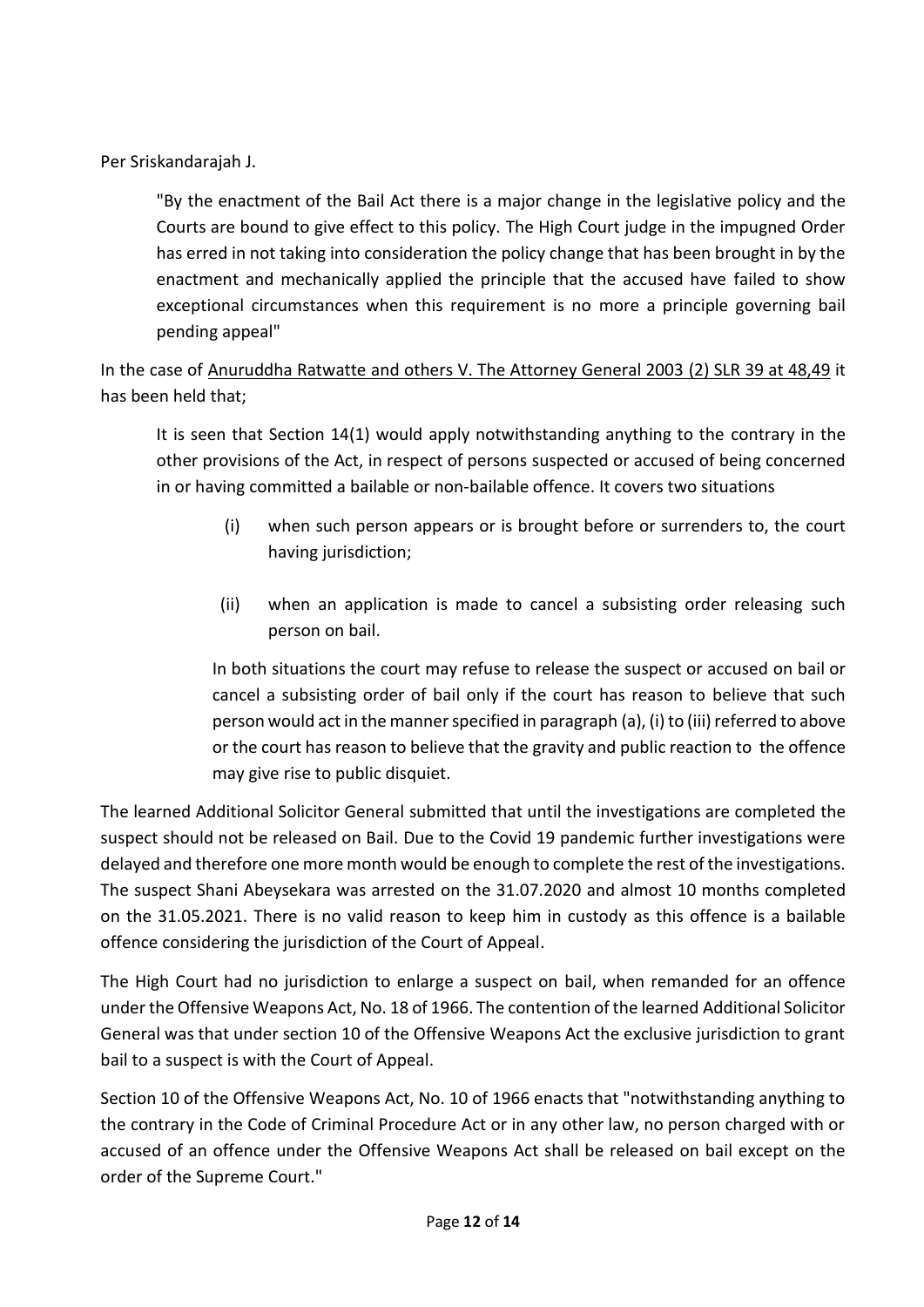The learned counsel for the respondent submitted that the Court of Appeal has the exclusive jurisdiction to enlarge a suspect on bail under section 10 of the Offensive Weapons Act.

It was decided in the case of Attorney General vs Nilanthi 1997 (2) SLR 203 that, the section applies only to instances where a person has been 'charged with' or 'accused of an offence under the said Act, in accordance with Chapter 14 of the Code of Criminal Procedure Act, No. 15 of 1979. The Learned Counsel further submitted that the report that had been filed in this case is a report under section 115 of the Code of Criminal Procedure Act and therefore the suspect had not been 'charged with' or `accused of when the application for bail was taken up for inquiry at the High Court of Hambantota. In support of her contention she relied on the judgment in Tunnaya alias Gunapala v. O.I.C. Police Station, Galewela and submitted that the report filed in this case did not constitute an 'institution of proceedings', as contemplated in terms of the Code of Criminal Procedure Act, No. 19 of 1979.

The Offensive Weapons Act, No. 18 of 1966 was enacted at the time when this type of criminal trial was taken up before the Supreme Court and Commissioners of Assize before the Assize Courts and in the District Court on indictments. Most of the Criminal Assizes were presided over by the Supreme Court Judges. Even then the legislature in its wisdom thought it fit to give exclusive jurisdiction to the Supreme Court to grant bail in cases where Offensive Weapons were involved. With the promulgation of the Second Socialist Republican Constitution and the establishment of the new court structure the exclusive jurisdiction that was granted to the Supreme Court was vested with the Court of Appeal. Presently High Courts are discharging functions similar to that of an 'Assize Court' in the olden days. Therefore, a proper reading of the section 10 of the Offensive Weapons Act would mean that no person charged with or accused of an offence under the Offensive Weapons Act shall be released on bail except on an order of the Court of Appeal.

Dr. Justice A.R.B. Amerasinghe in his book titled "Judicial Conduct, Ethics and Responsibilities" at page 284 observes that;

"The function of a Judge is to give effect to the expressed intention of Parliament. If legislation needs amendment, because it results in injustice, the democratic processes must be used to bring about the change. This has been the unchallenged view expressed by the Supreme Court of Sri Lanka for almost a hundred years."

However, Article 13(5) of our Constitution states that every person shall be presumed innocent until he is proved guilty. Article 13(2) further provides that a person shall not be deprived of personal liberty except upon and in terms of the order of a judge made in accordance with procedure established by law.

The State imposes a punishment on the suspect indirectly by keeping him in remand custody for an uncertain period. Obviously, that was not the intention of the legislature when it enacted Article 13(5) of the Constitution.

The Petitioner's main concern is that the suspect Shani Abeysekara is over 59 years of age and is currently on medication for high blood pressure. He is medically advised and requires constant